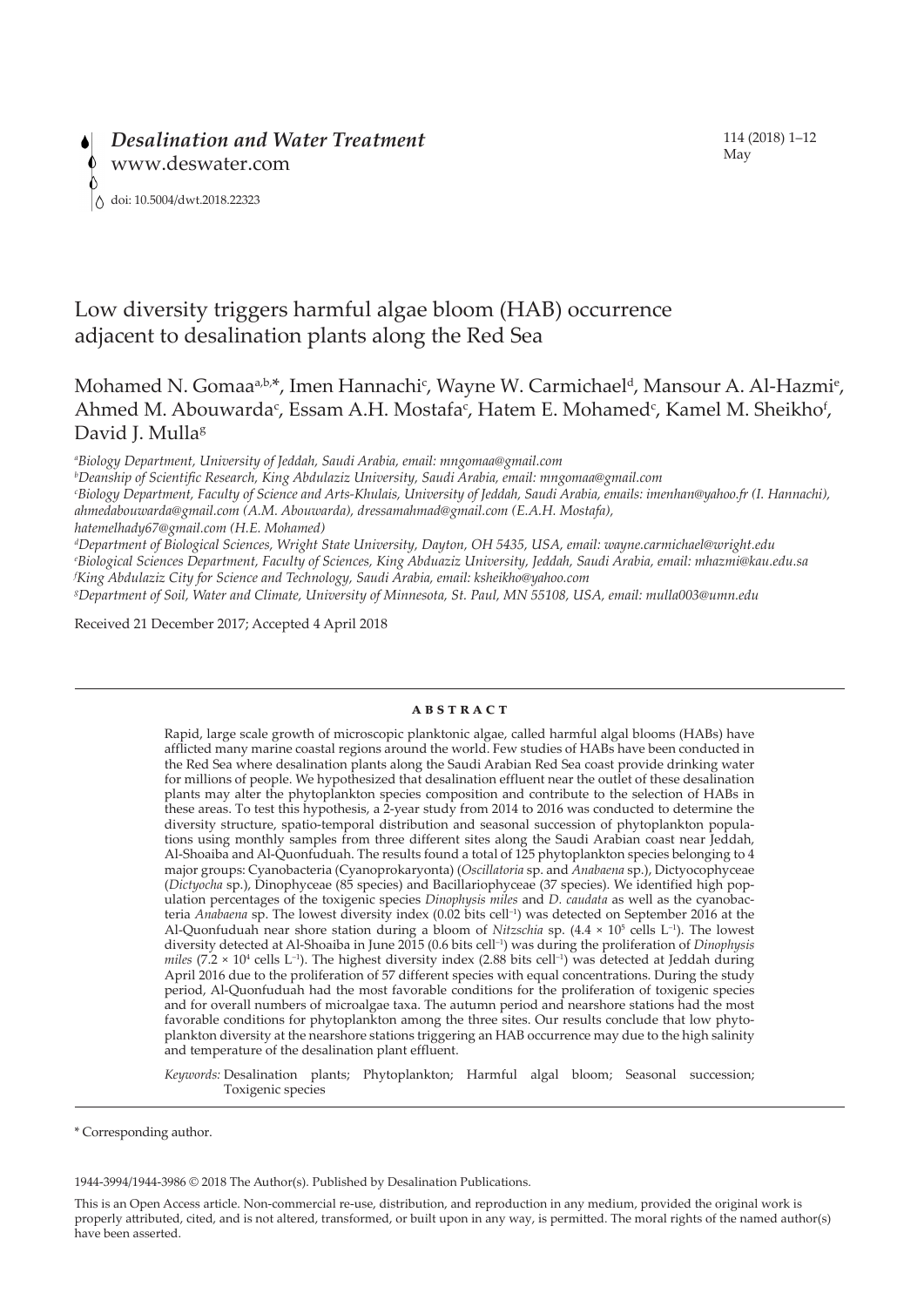## **1. Introduction**

Harmful algal blooms (HABs) refer to high cell numbers of freshwater phytoplankton (cyanobacteria) and marine phytoplankton (eukaryotic flagellates and diatoms) that are toxin producers and/or cause other dangerous negative effects such as oxygen stress or biofouling [1]. In reference to interfering with the normal function of a desalination plant, it is the HAB effect from high biomass that is more important [2]. The actual risk to potable water from a desalination plant is minimized due to the reverse osmosis (RO) process used in the desalination process [3]. In this study, we designate HAB species as those that are known to be a problem from their high biomass and HAB toxigenic species as those phytoplankton that are known to produce potent toxins according to the IOC-UNESCO Taxonomic Reference List of Harmful Micro Algae [4].

Toxin production by some micro-algal species remains unclear. Algal toxins as secondary metabolites have no obvious function in the producer organism's internal metabolic budget but have very serious physiological effects in mammals. Toxin producers may be using their toxins as a defensive strategy against other organisms or as a toll for space completion [5].

Different species of dinoflagellates have been responsible for different HAB events in the Arabian Gulf. The dinoflagellate *Gymnodinium selliforme* was responsible for the red tide event that occurred in Kuwait during September to October of 1999. This event caused the death of 80,000 fish followed by another bloom of the non-toxic ciliate *Mesodinium rubrum* [6]. The species *Cochlodinium polykrikoides* Margalef was responsible for the catastrophic HAB event that lasted for 8 months during 2008–2009 along the Arabian Gulf shore near the United Arab Emirates [7].

These events highlight a problem for countries in the Arabian Gulf that depend mainly on seawater desalination as a source of freshwater. HAB disruption of desalination plant operations poses a problem to adequate and safe drinking water supplies in this part of the world [7]. Many regions in the Gulf of Aden and Arabian Gulf have experienced HAB events that trigger mass fish deaths. High fish mortality was detected along the Qatari coast and offshore during the summer of 1996 and 1998. Substantial amounts (about 40 tons) of dead fish were recorded off their eastern shoreline. Neurotoxic Shellfish Poisoning (NSP) by the dinoflagellate *Chattonella antiqua* caused an almost 80% fish mortality at aquaculture sites in this area [8].

In recent years, it has become clear that HABs pose a problem for seawater desalination using RO [2,9,10]. About 150 countries worldwide including Saudi Arabia depend on desalination plants to cover part or most of their needs for drinking water. It is estimated that the desalination capacity will only be increased in the future [11].

During HAB episodes, up to a 40% reduction in desalination plant production can occur along with a lower quality of desalinated drinking water as a result of taste and odor problems and even HAB toxin residues [11,12].

Operation disruptions at desalination plants have been reported due to HAB blockage of intake filters, fouling of filtration surfaces and damage to costly RO membranes. HABs have also led to water shortages and electricity shutdowns [13–15].

These problems from HABs demonstrate the necessity for synchronized HAB monitoring programs, improved protocols and/or innovations to avoid desalination plant shutdown during HAB events [12]. Therefore, it is important to understand and manage the biological and ecological phytoplankton dynamics of these coastal areas especially those adjacent to desalination plants. Although studies have investigated the composition and ecological circulation of phytoplankton near Jeddah on the east side of the Red Sea [16–21], few were focused on phytoplankton diversity and biomass at stations close to the desalination plant at Jeddah [2,9,22]. In addition, specific knowledge about the phytoplankton community and their ecological and biological dynamics adjacent to desalination plants at the Red Sea southern part has not been done.

Phytoplanktons are used as indicators of water quality [23]; however, in front of a desalination plant, it is also crucial to monitor phytoplankton spatio-temporal events and HAB occurrence in order to avoid disruption of these desalination plants. To address this, the objective of this study was to focus on four important questions: first, what type of phytoplankton taxa and species are likely to cause a threat to the desalination plants; second, what time of the year do the HABs occur; third, where is a water bloom likely to occur. Is it near the desalination plant (i.e., you will not have much time to avoid it) or farther from the shoreline water intake where you will have some time to manage the situation. The fourth question, is there any relation between diversity and HAB occurrence. We focused on information which would allow us to predict periods of microalgae proliferation, especially, HABs, which could contribute to clogging of desalination plant RO membrane systems. To accomplish our goal, we choose three different stations (increasing distances from the shore) near desalination plants (sites) at Jeddah and then heading south to Al-Shoaiba and Al-Quonfuduah.

#### **2. Materials and methods**

#### *2.1. The study area*

Three sites near the western coast of Saudi Arabia (east Red Sea coast) were selected for monitoring of algae (Fig. 1). The sites are offshore from desalination plants located at Jeddah (J), Al-Shoaiba (S) and Al-Qunfudhuh (Q) (100 and 420 km south of Jeddah, respectively). Three replicates were sampled from three different depths (surface, 5 and 10 m) at three stations (150, 750 and 1,250 m from the desalination plants) at each site. In this study, the abbreviations J-1, S-1 and Q-1 stand for the first station at each site. The total samples collected from each trip were 81 water samples and 18 plankton net samples. This study covers the months of December 2014 to August 2016 with a total 21 field trips, 1,710 water samples and 378 net samples.

## *2.2. Sampling*

For phytoplankton analyses, samples were collected using two L Niskin bottles. For qualitative and quantitative analysis of phytoplankton, aliquots (1 L) were preserved in amber-color bottles using a 4% iodine solution.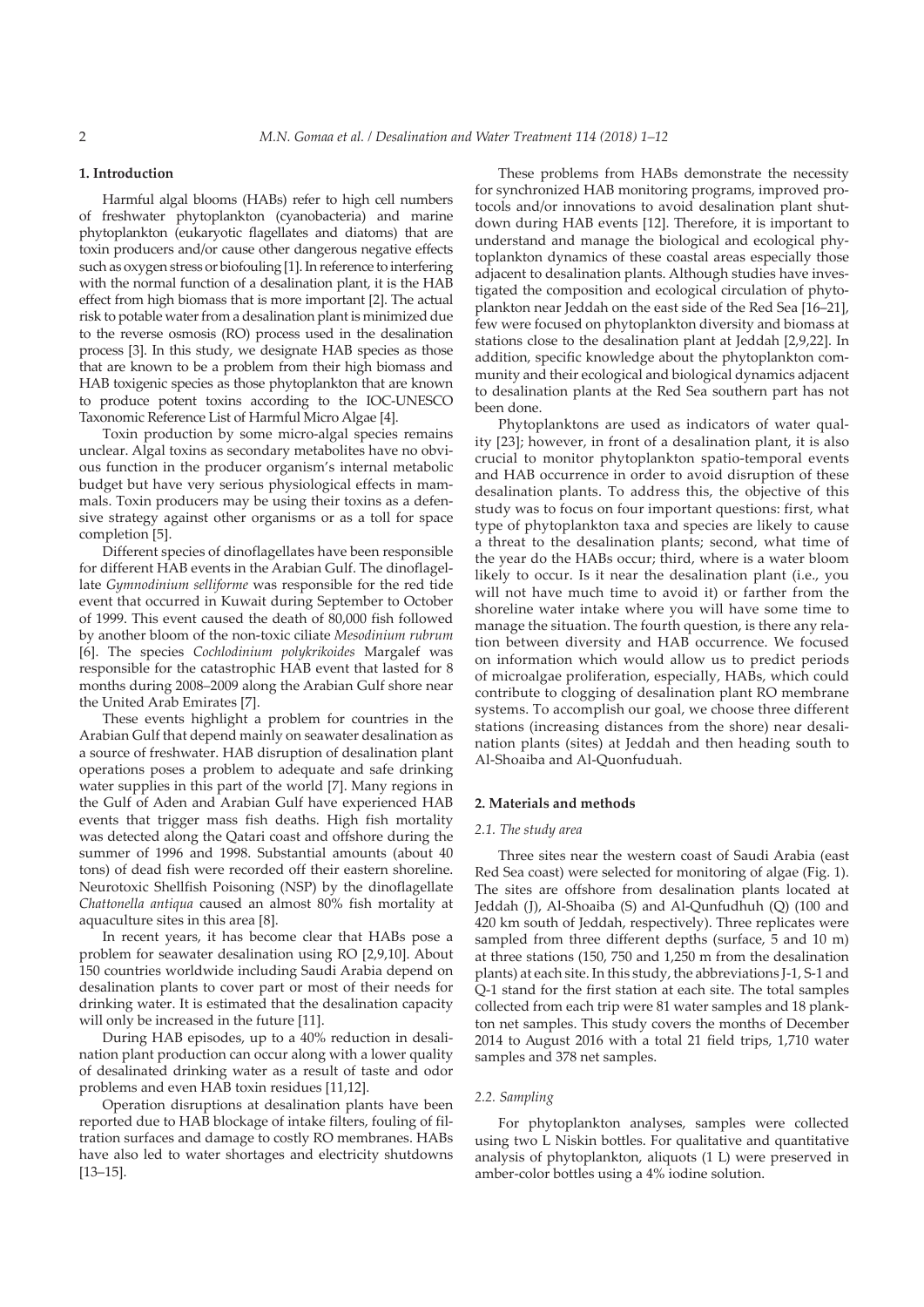

Fig. 1. Geographical map focusing the sampling sites. Notes: Jeddah (Latitude: N 21°32ʹ58.7ʺ, Longitude: E 39°06ʹ35.6ʺ); Al-Shoaiba (Latitude: N 20°39'57.0", Longitude: E 39°30'00.9"); Al-Quonfuduah (Latitude: N 19°04'20.1", Longitude: E 41°09ʹ38.6ʺ).

#### *2.3. Phytoplankton enumeration*

Sedimentation in 1,000 mL graduated cylinders was used to concentrate samples [24]. After a 4- to 8-d settling period, the top 950 mL of the sample was siphoned off and the bottom 50 mL was retained. Using UtermÖhl's method [25], the 50 mL concentrated sample was counted under an inverted microscope after a 24- to 48-h settling period. Phytoplankton net samples were also taken and used to assist identification.

#### *2.4. Phytoplankton identification*

Phytoplankton taxa were identified according to references [26–33].

### *2.5. HAB and HAB toxigenic species definitions*

In this study, we designate HAB species as those that are known to be a problem due to their high biomass, and HAB toxigenic species are those phytoplankton that are known to be able to produce potent toxins [4].

In choosing a general toxicity test method (mouse bioassay) for the phytoplankton samples collected, we were guided by the following general methods for monitoring, detection and analysis of phycotoxins. These include (1) bioassay using small animal, microbial and cell receptor cultures, (2) biochemical assays mainly immunoassay and enzyme assay with recent additions of genetic-based assays using polymerase chain reaction and (3) analytical methods especially column chromatography but increasingly mass spectrometry linked to column chromatography.

More importantly, our ability to thoroughly characterize HABs is complicated by the complex array of toxins produced by algae (9). Marine algal species produce a suite of toxic components and some remain to be described. In addition, most toxins are composed of families of closely related compounds. Slightly different structure forms of a toxin can exhibit different levels and types of toxicity, and may be characterized using different detection methods and analytical approaches. Such complexity and variability can sometimes yield vague or contradictory conclusions regarding the exact source of toxicity in a natural sample.

Finally, characterization of HAB events is complicated by inherent difficulties associated with linking specific toxins measured in natural water samples to a specific algal species in a complex, natural phytoplankton assemblage. Finally, the presence of a species known to produce a toxin does not necessarily indicate the presence of toxins. Despite these shortcomings, there is a good amount of information for many of the major algal toxins and their producers in coastal waters of the most important ones impacting desalination plants. For our 2-year study, we chose the mouse bioassay as it would give us an indication of general toxicity within a plankton sample and allow us to focus on what species in the sample might be producing a toxin(s).

Our study used the mouse bioassay [33–35] to detect toxicity from these possible toxins. Over the course of the study,  $432$  samples from the  $50 \mu$  plankton net concentrate were used for a mouse toxicity test. If mouse toxicity was found, defined as a rapid death (within minutes), we use the term "HAB Toxins" to define the result. However, we use the IOC-UNESCO Taxonomic Reference List of Harmful Micro Algae to refer to potential toxigenic specie(s) that may produce phycotoxins during water blooms and we refer to these as "HAB Toxigenic Species."

#### *2.6. Diversity and dominance indexes*

The species diversity index  $(H)$ ; bits cell<sup>-1</sup>) was used to study the structure of the phytoplankton assemblages [36]. Phytoplankton species diversity index (*H*ʹ) was calculated using the following formulae:

$$
H' = -\sum_{N_i}^{i=1} \frac{N_i}{N} \log_2 \frac{N_i}{N}
$$

where *N* is the total number of individuals of all species and  $N_i$  is the frequency of species in the sample.

## *2.7. Chorophyll-a determination*

An YSI EXO2 sonde (Yellow Spring, OH, USA) was used to measure chlorophyll-a as an indication of total phytoplankton for the three depths (surface, 5 and 10 m) and three stations at each site.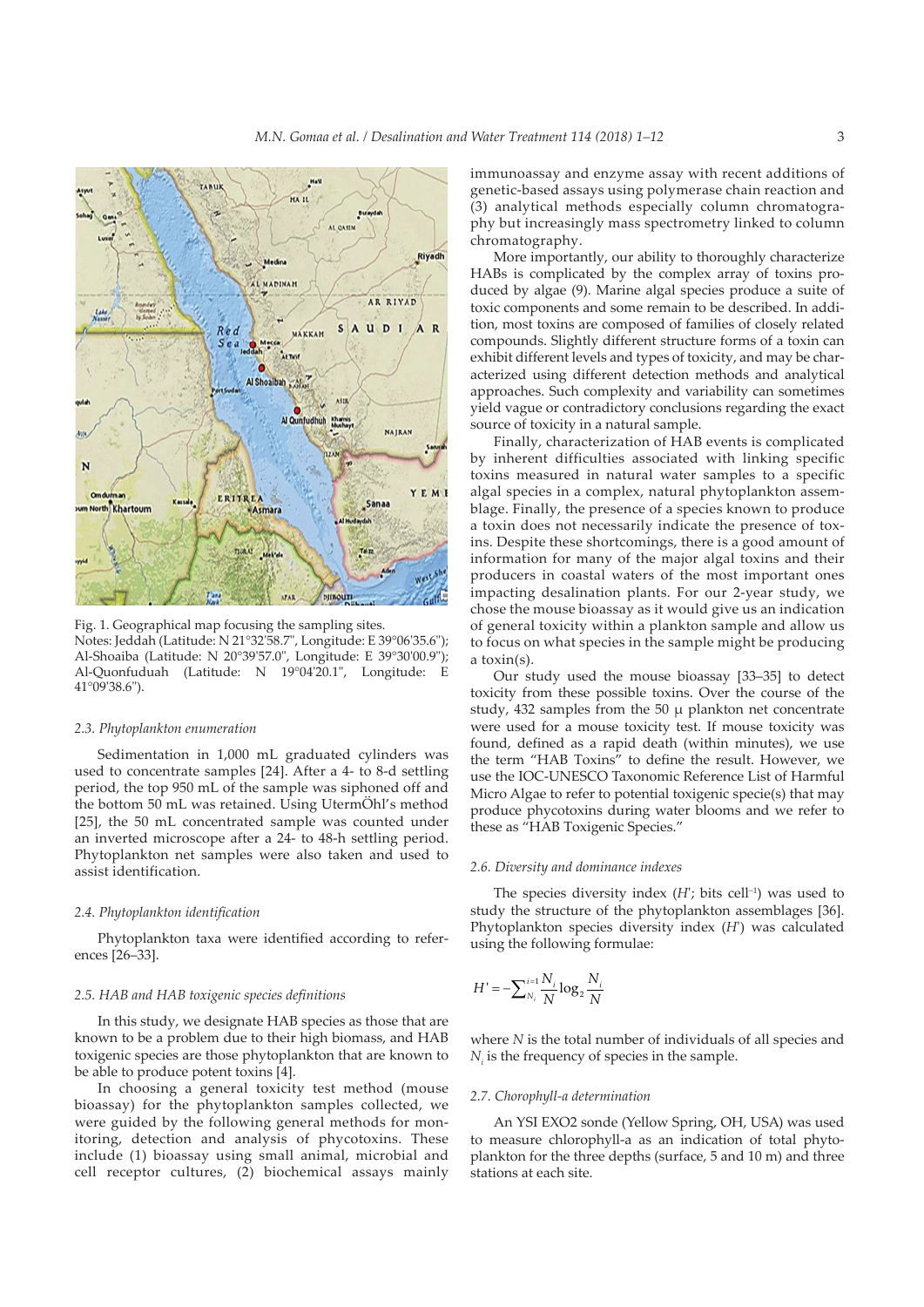## *2.8. Statistical analysis*

Pearson correlation coefficients (*r* values) were estimated between all characteristics measured on ship cruises (across month, site, station and depth) using Excel Analysis Tool Pak. Means and standard error were computed using Means Procedure available in SAS software. Data were subjected to analysis of variance (ANOVA) using the ANOVA General Linear Model procedure in the SAS software [37].

## **3. Results**

## *3.1. Phytoplankton structure identification*

Throughout the study, 125 phytoplankton species were identified belonging to four major groups (Families): Cyanobacteria (Cyanoprokaryonta) (*Oscillatoria* sp. and *Anabaena* sp.), Dictyocophyceae (*Dictyocha* sp.), Dinophyceae (85 species) and Bacillariophyceae (37 species) (Table 1). A few silico-flagellates (Dictyochophyceae) were observed during this study. *Dictyocha* sp. was identified at the Jeddah and Al-Quonfuduah sites only during December 2014 and January 2015. The highest number of taxa (92) was recorded at Al-Shoaiba and Al-Quonfuduah, while 90 species were observed at Jeddah. However, in April 2016, the highest number of species (56) was recorded at Jeddah-1. In March 2015, the phytoplankton community was represented by 52 taxa at Al-Shoaiba-1. Al-Quonfuduah-1 had the highest number of taxa (49) in January 2015. The number of phytoplankton species identified was in the range of previous reports in the northern part of the Red Sea (110 spp.) [38], near Jeddah (124 spp.) [39] and in the western coast of the Gulf of Aqaba (127 spp.) [40]. Lower numbers (73 and 100 spp., respectively) were reported at Jeddah [20]. However, [41] and [42] recorded higher numbers (145 and 220 spp. respectively) at Jeddah.

The most common genera were: *Protoperidinium* and *Neoceratium* with 16 and 13 species, respectively (Table 1). No previous study has identified *Neoceratium* in Al-Shoaiba and Al-Quonfuduah, but it was reported at Jeddah [43]. In fact, *Neoceratium* spp. were responsible for the spring peak (21.6  $\times$  10<sup>3</sup> cells L<sup>-1</sup>) in Jeddah and (9  $\times$  10<sup>3</sup> cells L<sup>-1</sup>) in Al-Shoaiba. Another research group [20] found the same result which they concluded reflected the more eutrophic state of Jeddah and Al-Shoaiba ecosystems [43].

During the study period, and at the different sites, stations and depths, the phytoplankton community was dominated by dinoflagellates. The number of taxa, Dinophyceae (85 species) and Bacillariophyceae (37 species) identified during our study period, were less compared with those in the oceanic waters of the central Red Sea [18,44] and in the north western Red Sea [41]. However, our results are comparable with that found in the coastal waters of the Red Sea [45]. During our study period and for the different sites, stations and depths, the phytoplankton community was dominated by the dinoflagellates. This is due to the proliferation of the genus *Neoceratium*. This genus is the most diverse for Saudi Arabia [43]. In fact, 13 *Neoceratium* species were recorded during this study. This number is less than the number (23) recorded in the Red Sea [46]. *Neoceratium* is known to be a common genus in the Red Sea and in other tropical waters [46].

#### Table 1

List of phytoplankton species identified during the study period (December 2014 to November 2016)

| List of species                          | Jeddah         | $Al-$        | Al-            |
|------------------------------------------|----------------|--------------|----------------|
|                                          |                | Shoaiba      | Qunfudhuh      |
| Diatoms                                  |                |              |                |
| Amphora sp. <sup>a</sup>                 | $^{+}$         | $\hbox{+}$   | $\,^+$         |
| Bacteriastrum sp.                        | Ab             | $^{+}$       | $^{+}$         |
| Bellerochea sp.                          | $^{+}$         | $^{+}$       | $\overline{+}$ |
| Biddulphia pulchella                     | Ab             | Ab           | $\overline{+}$ |
| Biddulphia sp.                           | $^{+}$         | $^{+}$       | $\overline{+}$ |
| Chaetoceros sp.                          | $^{+}$         | $^{+}$       | $\ddot{}$      |
| Climacodinium frauenfeldianum            | $^{+}$         | $^{+}$       | $\overline{+}$ |
| Cocconeis sp.                            | Ab             | Ab           | $\overline{+}$ |
| Coscinodiscus grani                      | Ab             | $^{+}$       | $\overline{+}$ |
| Coscinodiscus radiates                   | Ab             | Ab           | $\ddot{}$      |
| Coscinodiscus sp.                        | $^{+}$         | $^{+}$       | $\ddot{}$      |
| Eucampia sp.                             | $^{+}$         | $^{+}$       | $^{+}$         |
| Fragilaria sp.                           | Ab             | Ab           | $\ddot{}$      |
| Grammatophora sp.                        | Ab             | Ab           | $\ddot{}$      |
| Guinardia sp.                            | $^{+}$         | $^{+}$       | $\overline{+}$ |
| Gyrosigma sp.                            | Ab             | $^{+}$       | $^{+}$         |
| Hemiaulus hauckii                        | $^{+}$         | $^{+}$       | $\overline{+}$ |
| Leptocylindricus danicus                 | $^{+}$         | $^{+}$       | $^{+}$         |
| Leptocylindricus sp.                     | Ab             | Ab           | $^{+}$         |
| Licmophora sp.                           | Ab             | $^{+}$       | Ab             |
| Melosira sp.                             | Ab             | $^{+}$       | $^{+}$         |
| Navicula sp. <sup>a</sup>                | $^{+}$         | $^{+}$       | $^{+}$         |
| Nitzschia longissima <sup>a</sup>        | $^{+}$         | Ab           | $\overline{+}$ |
| Odontella sp.                            | $^{+}$         | $^{+}$       | $\ddot{}$      |
| Paralia sp.                              | Ab             | $^{+}$       | $^{+}$         |
| Peudo-nitzschia sp.                      | $^{+}$         | Ab           | Ab             |
| Pinnularia sp.                           | $^{+}$         | $^{+}$       | $^{+}$         |
| Pleurosigma sp.                          | $^{+}$         | $^{+}$       | $+$            |
| T+ Pseudo-nitzschia sp.b                 | $\,{}^{+}\,$   | Ab           | $^{+}$         |
| Rhabdonema sp.                           | $^{+}$         | Ab           | Ab             |
| Rhizosolenia sp.                         | $\ddot{}$      | $^{+}$       | $^{+}$         |
| Rhizosolenia styliformis                 | $\overline{+}$ | $^{+}$       | $^{+}$         |
| Skeletonema costatum                     | $\,{}^+$       | $^+$         | $\,{}^+$       |
| Striatella unipunctata                   | +              |              |                |
| Synedra sp.                              | $\ddot{}$      |              |                |
| Thalassionema nitzschioides <sup>a</sup> | $\ddot{}$      |              |                |
| Thalassiosira sp.ª                       | $\overline{+}$ | $^{+}$       | $\overline{+}$ |
| Dinoflagellates                          |                |              |                |
| T+ Alexandrium minitum <sup>ь</sup>      | Ab             | $^+$         | Ab             |
| T+ Alexandrium polygramma <sup>b</sup>   | $^{+}$         |              | Ab             |
| T+ Alexandrium spinifera <sup>b</sup>    | $\hbox{+}$     | $\ddot{}$    | $\overline{+}$ |
| T+ Amphidinium carteraeb                 | Ab             | Ab           |                |
| T+ Amphidinium sp.b                      | $^{+}$         | Ab           |                |
| Amphisolenia bidentata                   | $\ddot{}$      | $\ddot{}$    |                |
| Amphisolenia globifera                   | $\,{}^+$       | $\,{}^{+}\,$ | $\,{}^{+}\,$   |
|                                          |                |              |                |

*Continued*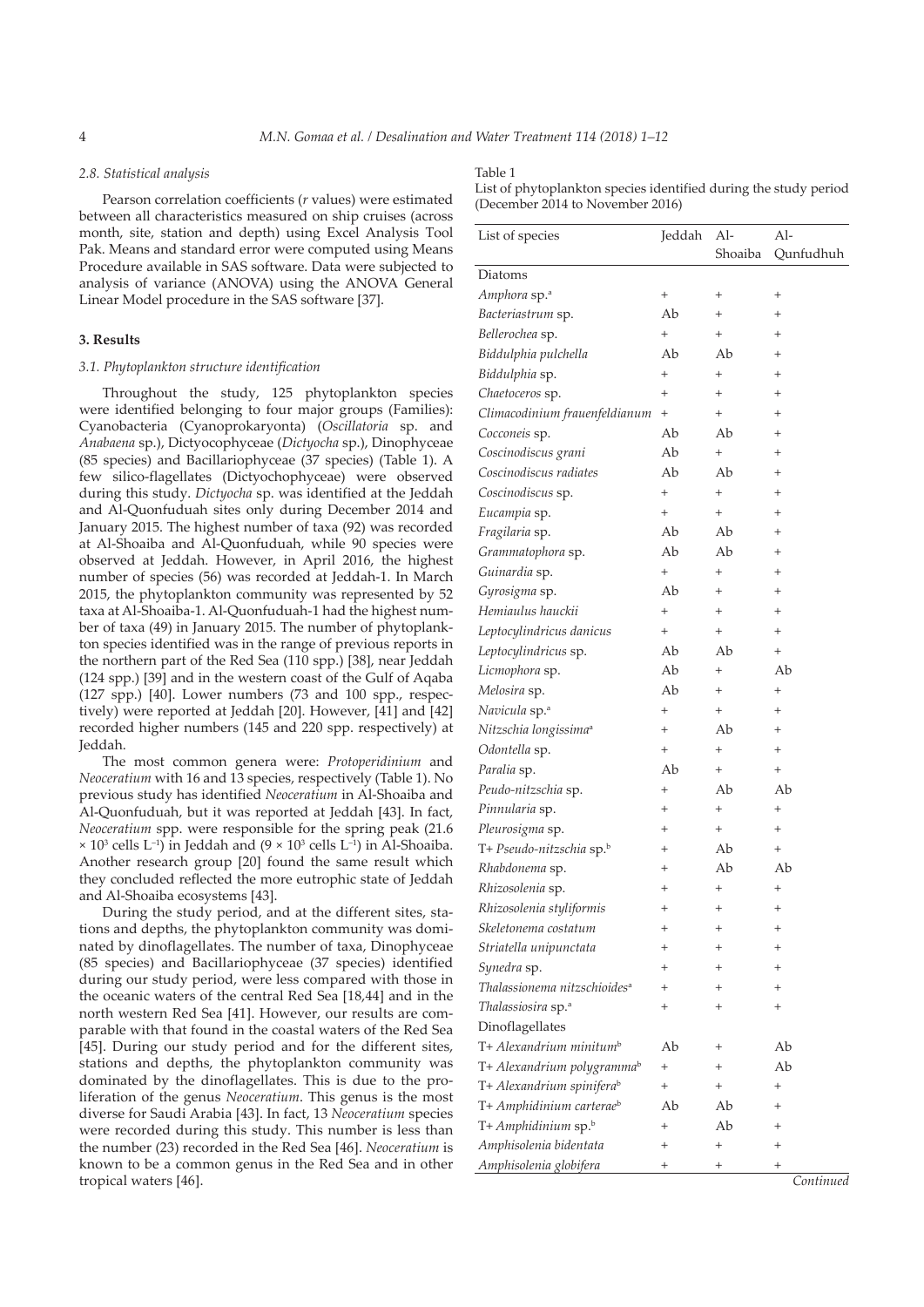Table 1 *Continued*

| Table 1<br>Continued                 |                   |                |                    | Continued<br>Table 1                                                                                                                                   |                   |                   |                    |
|--------------------------------------|-------------------|----------------|--------------------|--------------------------------------------------------------------------------------------------------------------------------------------------------|-------------------|-------------------|--------------------|
| List of species                      | Jeddah Al-        | Shoaiba        | $Al-$<br>Qunfudhuh | List of species                                                                                                                                        | Jeddah            | Al-<br>Shoaiba    | $Al-$<br>Qunfudhuh |
| Blepharocysta sp.                    | $^{+}$            | $^{+}$         | $+$                | Polykrikos sp.                                                                                                                                         | $+$               | $\! + \!\!\!\!$   | $\ddot{}$          |
| Centrodinium sp.                     | $^{+}$            | $^{+}$         | $^{+}$             | Prorocentrum compressum                                                                                                                                | Ab                | $^{+}$            | $^{+}$             |
| Ceratocorys horrida                  | $^{+}$            | $^{+}$         | $^{+}$             | T+ Prorocentrum concavum <sup>b</sup>                                                                                                                  | $\qquad \qquad +$ | $\qquad \qquad +$ | $^{+}$             |
| T+ Chatonella marina <sup>b</sup>    | Ab                | $^{+}$         | $^{+}$             | Prorocentrum gracile                                                                                                                                   | $^{+}$            | $^{+}$            | $^{+}$             |
| Citharistes sp.                      | $\qquad \qquad +$ | $^{+}$         | Ab                 | T+ Prorocentrum lima <sup>b</sup>                                                                                                                      | $\qquad \qquad +$ | $\! + \!\!\!\!$   | $\ddot{}$          |
| Cochlodinium sp.                     | Ab                | Ab             | $^{+}$             | Prorocentrum micans                                                                                                                                    | $^{+}$            | Ab                | $^{+}$             |
| T+ Dinophysis caudata <sup>b</sup>   | $^{+}$            | $^{+}$         | $^{+}$             | T+ Prorocentrum rathymum <sup>b</sup>                                                                                                                  | $^{+}$            | $\! + \!\!\!\!$   | $\ddot{}$          |
| T+ Dinophysis miles <sup>b</sup>     | $^{+}$            | $^{+}$         | $^{+}$             | Prorocentrum triestimum                                                                                                                                | $^{+}$            | $^{+}$            | Ab                 |
| T+ Dinophysis norvegicab             | $^{+}$            | $\overline{+}$ | $^{+}$             | T+ Protoceratium sp.b                                                                                                                                  | $^{+}$            | Ab                | $\qquad \qquad +$  |
| Dinophysis parva                     | $^{+}$            | $^{+}$         | Ab                 | Protoperidinium bipes <sup>a</sup>                                                                                                                     | $^{+}$            | $^{+}$            | $^{+}$             |
| Dinophysis rotundata                 | $^{+}$            | $^{+}$         | $^{+}$             | Protoperidinium claudicans <sup>a</sup>                                                                                                                | $^{+}$            | $^{+}$            | $\ddot{}$          |
| T+ Dinophysis schuettiib             | $^{+}$            | $\overline{+}$ | $^{+}$             | Protoperidinium conicum <sup>a</sup>                                                                                                                   | $^{+}$            | $^{+}$            | $^{+}$             |
| Diplopsalis sp.                      | $^{+}$            | $^{+}$         | $^{+}$             | Protoperidinium curtipes <sup>a</sup>                                                                                                                  | $^{+}$            | $\qquad \qquad +$ | $\ddot{}$          |
| Goniodoma sp.                        | $^{+}$            | $^{+}$         | $^{+}$             | Protoperidinium depressum <sup>a</sup>                                                                                                                 | $^{+}$            | $^{+}$            | $^{+}$             |
| Goniodoma sphaericum                 | $^{+}$            | Ab             | Ab                 | Protoperidinium diabolum <sup>a</sup>                                                                                                                  | $^{+}$            | $\qquad \qquad +$ | $\ddot{}$          |
| T+ Gymnodinium aurelome <sup>b</sup> | $^{+}$            | Ab             | Ab                 | Protoperidinium divergens <sup>a</sup>                                                                                                                 | $^{+}$            | $^{+}$            | $^{+}$             |
| Gymnodinium sp. <sup>a</sup>         | $^{+}$            | $^{+}$         | $^{+}$             | Protoperidinium elegans <sup>a</sup>                                                                                                                   | $^{+}$            | $^{+}$            | $\qquad \qquad +$  |
| Gyrodinium fusiforme                 | $^{+}$            | Ab             | $^{+}$             | Protoperidinium grande <sup>a</sup>                                                                                                                    | $^{+}$            | $\! + \!\!\!\!$   | $\ddot{}$          |
| Gyrodinium sp.                       | $^{+}$            | $^{+}$         | $^{+}$             | Protoperidinium leonis <sup>a</sup>                                                                                                                    | $\qquad \qquad +$ | Ab                | Ab                 |
| Gyrodinium spirale                   | $^{+}$            | Ab             | Ab                 | Protoperidinium lineatum <sup>a</sup>                                                                                                                  | Ab                | $^{+}$            | $^{+}$             |
| Histioneis isseli                    | $^{+}$            | Ab             | Ab                 | Protoperidinium oblongum <sup>a</sup>                                                                                                                  | $\qquad \qquad +$ | $^{+}$            | $\ddot{}$          |
| T+ Karlodinium sp.b                  | $^{+}$            | Ab             | $^{+}$             | Protoperidinium ovatum <sup>a</sup>                                                                                                                    | $^{+}$            | $^{+}$            | $^{+}$             |
| T+ Katodinium sp.b                   | Ab                | $^{+}$         | Ab                 | Protoperidinium ovum <sup>a</sup>                                                                                                                      | $+$               | $^{+}$            | $^{+}$             |
| Mesoporos sp.                        | Ab                | Ab             | $^{+}$             | Protoperidinium pellucidum <sup>a</sup>                                                                                                                | Ab                | $^{+}$            | Ab                 |
| Neoceratium candelabrum              | $^{+}$            | $^{+}$         | Ab                 | Protoperidinium pentagonum <sup>a</sup>                                                                                                                | Ab                | $^{+}$            | Ab                 |
| Neoceratium furca                    | $^{+}$            | $^{+}$         | $^{+}$             | Protoperidinium roseum <sup>a</sup>                                                                                                                    | $^{+}$            | $^{+}$            | Ab                 |
| Neoceratium fusus                    | $^{+}$            | $^{+}$         | $\qquad \qquad +$  | Protoperidinium steinii <sup>a</sup>                                                                                                                   | $+$               | $^{+}$            | $^{+}$             |
| Neoceratium horridum                 | Ab                | Ab             | $^{+}$             | Pseudophalacroma sp.                                                                                                                                   | Ab                | $^{+}$            | $^{+}$             |
| Neoceratium inflatum                 | Ab                | Ab             | $^{+}$             | Pyrophaccus sp.                                                                                                                                        | $+$               | $^{+}$            | $\ddot{}$          |
| Neoceratium lineatum                 | $^{+}$            | $^{+}$         | $^{+}$             | Scriptiella sp.                                                                                                                                        | Ab                | $\! + \!\!\!\!$   | $\ddot{}$          |
| Neoceratium lunula                   | $^{+}$            | $^{+}$         | $^{+}$             | Scriptiella trochoidae                                                                                                                                 | $+$               | Ab                | Ab                 |
| Neoceratium macroceros               |                   |                |                    | Spiraulax sp.                                                                                                                                          | Ab                | $\qquad \qquad +$ | Ab                 |
| Neoceratium pentagonum               | Ab                | $\ddot{}$      | Ab                 | Dictyochophyceae                                                                                                                                       |                   |                   |                    |
| Neoceratium ranipes                  | $\,{}^+$          | $^{+}$         | Ab                 | T+ Dictyocha sp.b                                                                                                                                      | Ab                |                   | Ab                 |
| Neoceratium trichoceros              | $\,{}^+$          | $^{+}$         | $^{+}$             | Cyanophyceae                                                                                                                                           |                   |                   |                    |
| Neoceratium tripos                   | $^+$              | $^{+}$         | $^{+}$             | T+ Oscilatoria sp.b                                                                                                                                    | $^{+}$            | $^{+}$            | $^{+}$             |
| Neoceratium vulture                  | $\overline{+}$    | $^{+}$         | $^{+}$             | T+ Anabaena sp.b                                                                                                                                       | $^{+}$            | $\! + \!\!\!\!$   | $\qquad \qquad +$  |
| Ornithicercus magnificus             | $^{+}$            | $^{+}$         | $^{+}$             | Note: +, present; Ab, absent.                                                                                                                          |                   |                   |                    |
| T+ Ostreopsis ovatab                 | Ab                | $^{+}$         | Ab                 | <sup>a</sup> HAB species.                                                                                                                              |                   |                   |                    |
| Oxytoxum scolopax                    | $^{+}$            | $^{+}$         | Ab                 | <sup>b</sup> T+ species that are toxigenic harmful algae bloom species according<br>to the IOC-UNESCO taxonomic reference list of harmful micro algae. |                   |                   |                    |
| Oxytoxum sp.                         | $^{+}$            | Ab             | Ab                 |                                                                                                                                                        |                   |                   |                    |
| Oxytoxum tesselatum                  | Ab                | Ab             | $^{+}$             |                                                                                                                                                        |                   |                   |                    |
|                                      | $^{+}$            | $^{+}$         | $^{+}$             | 3.2. Spatio-temporal phytoplankton densities distribution                                                                                              |                   |                   |                    |
| Peridinium sp.<br>Phalacroma cuneus  | Ab                | $^{+}$         | Ab                 | During the study period, the phytoplankton densi-                                                                                                      |                   |                   |                    |
|                                      | Ab                | $^{+}$         | Ab                 | ties decrease from the near shore (150 m) (2, 2.8 and 6.6 $\times$                                                                                     |                   |                   |                    |
| Phalacroma rapa                      |                   |                |                    | $104$ cells L <sup>-1</sup> ) to the open sea stations (1,250 m) (1.2, 1.8 and                                                                         |                   |                   |                    |
| Podolampas palmipes                  | $^{+}$            | $^{+}$         | $^{+}$             | $6.5 \times 10^4$ cells L <sup>-1</sup> ), respectively at Jeddah, Al-Shoaiba and                                                                      |                   |                   |                    |

*Continued*

concentrations increased from Jeddah  $(1.8 \pm 0.2 \times 10^4 \text{ cells L}^{-1})$ 

Al-Quonfuduah (Fig. 2). In addition, total phytoplankton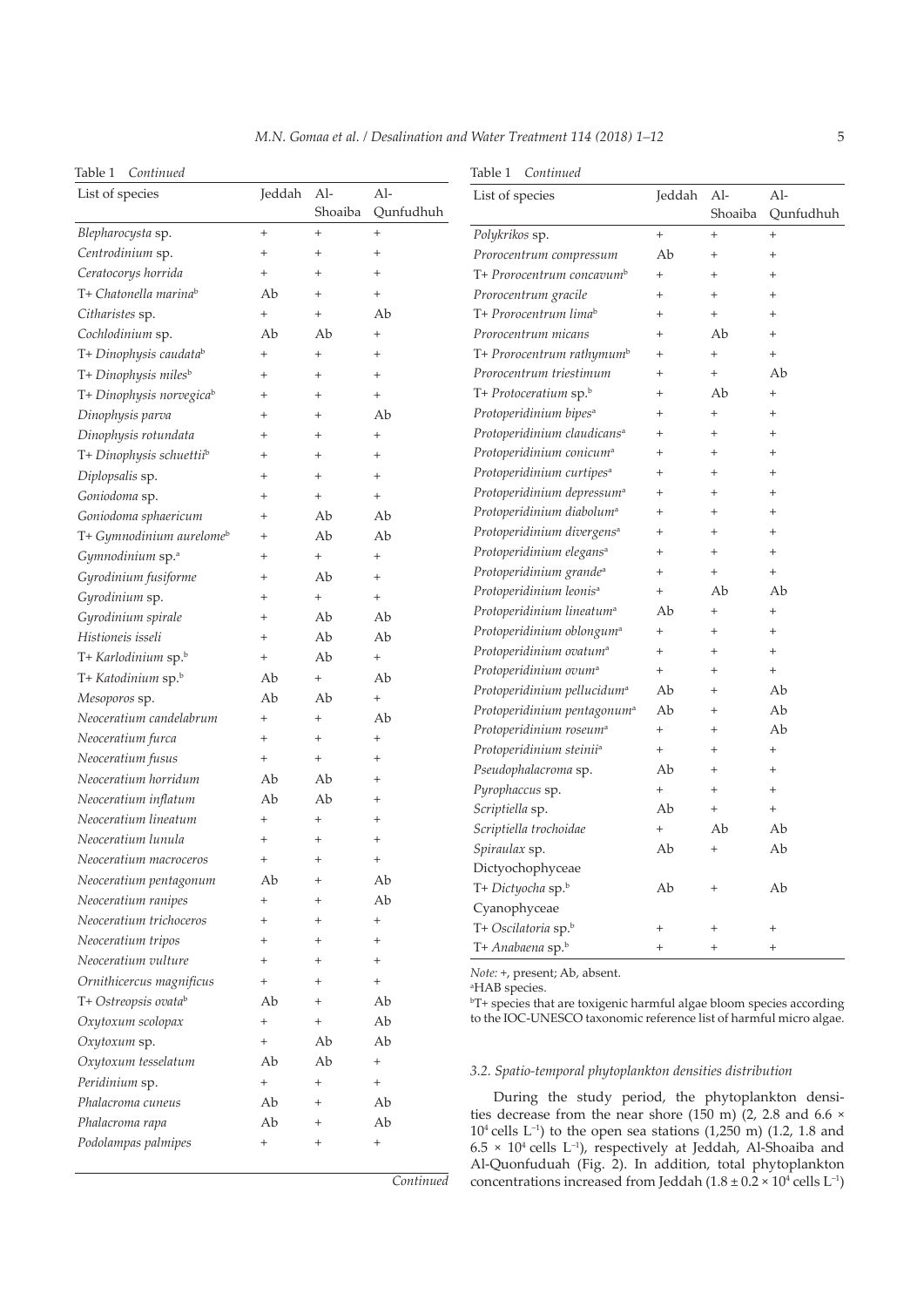to Al-Quonfuduah  $(2.3 \pm 0.16 \times 10^4 \text{ cells L}^{-1})$  (Fig. 3). The highest phytoplankton concentrations were detected on the surface and at 5 m while the lowest were detected at 10 m. This result is common for all stations and sites.

With regard to seasonal variations, the phytoplankton community showed the highest concentrations in autumn for all sites (Fig. 4). During this period, the highest concentrations  $(0.8 \pm 0.02 \times 10^4 \text{ cells L}^{-1})$ ,  $(1.6 \pm 0.07 \times 10^4 \text{ cells L}^{-1})$  and  $(4.2 \pm 0.05 \times 10^4 \text{ cells L}^{-1})$  were recorded in Jeddah, Al-Shoaiba and Al-Quonfuduah, respectively. For Jeddah, the same high concentration  $(0.8 \pm 0.07 \times 10^4 \text{ cells L}^{-1})$  was also observed in summer. For Jeddah and Al-Shoaiba sites, the lowest mean concentrations  $(0.4 \pm 0.01 \times 10^4 \text{ cells L}^{-1})$  and  $(0.3 \pm 0.01 \times$  $10<sup>4</sup>$  cells  $L<sup>-1</sup>$ ) were recorded, respectively, during the spring. However, the lowest concentrations  $(0.9 \pm 0.08 \times 10^4 \text{ cells L}^{-1})$ were recorded during winter at Al-Quonfuduah (Fig. 4).

Similar phytoplankton concentrations were observed in the Red Sea, and it was concluded that conditions of moderate temperature, salinity and nutrients as being the most favored parameters controlling phytoplankton proliferation [2]. This was confirmed by other studies conducted in the Red Sea [47–50]. However, another study for the Red Sea found that the highest chlorophyll-a concentrations were



Fig. 2. Spatio-temporal repartition of the phytoplankton densities in the different studied stations regardless of their site.



Fig. 3. Spatio-temporal repartition of the phytoplankton densities in different sites regardless of their stations.

present during the winter, whereas the lowest were found in the summer [51].

As little is known about the phytoplankton community structure and density at Al-Shoaiba and Al-Quonfuduah, our study is the first to provide specific information on the microalgae community structure over a 2-year time period for these areas of Saudi Arabia.

Chlorophyll-a seasonal variations (Fig. 5) using onsite sonde measurements showed a peak at Al-Quonfuduah during autumn matching the seasonal phytoplankton density peak at the same place and time (Fig. 4). A positive correlation was found between phytoplankton and chlorophyll-a at Al-Qunfudhuh but not at the other sites. This discrepancy in chlorophyll-a concentration with phytoplankton count was due to the cell size variation of the different phytoplankton bloom species resulting in a variation between these two parameters [2]. This means that chlorophyll-a measurement should not be the sole parameter for phytoplankton monitoring programs.

To define a bloom using chlorophyll measurement, it has been concluded that for an aquatic ecosystem with a background chlorophyll concentration of 0.2  $\mu$ g L<sup>-1</sup>, which is the case in the Red Sea, levels of chlorophyll that exceed  $2-5 \mu g L^{-1}$ indicates the presence of an algal bloom [52]. In our study, the highest concentrations of chlorophyll-a appearing at Jeddah



Fig. 4. Seasonal repartition of the total phytoplankton densities in different sites during the study period.



Fig. 5. Chlorophyll-a profile in  $\mu$ g L<sup>-1</sup> during the study period in different sites during the study period.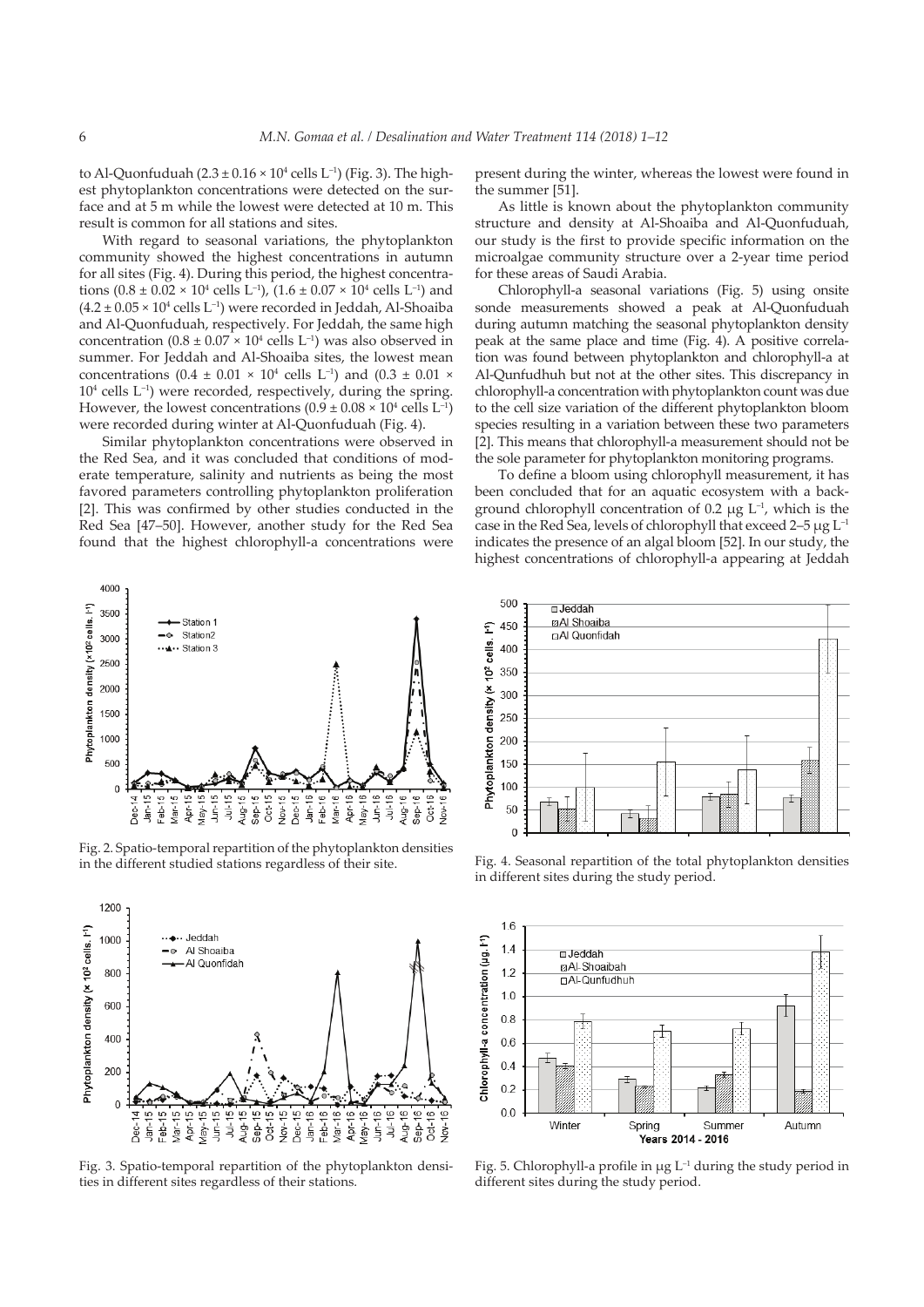and Al-Shoaiba did not exceed these critical threshold levels of  $2-5 \mu$ g L<sup>-1</sup>, while it often exceeded this level at Al-Qunfudhuh.

these two species are reported along the Saudi Arabian coast for the first time.

## *3.3. HAB and HAB toxigenic species profile*

According to IOC-UNESCO Taxonomic Reference List of Harmful Micro Algae, the HAB species and potential toxin producers (HABs toxigenic) most recorded in our study were as follows: *Prorocentrum lima, Ostreopsis ovata, Chatonella marina, Amphidinium* sp.*, Alexandrium spinifera, Alexandrium minitum, Dinophysis caudata, Dinophysis miles, Gymnodinium*  sp.*, Peridinium* sp.*, Goniodoma* sp.*, Protoperidinium depressum, P. divergens, P. curtipes, P. bipes, P. ovum* and *P. ovatum* (Table 1).

The cell count for HAB non-toxigenic species was higher in all months compared with the HAB toxigenic species, except in January 2015, June 2015 and September 2016 (Fig. 6). This result is due to the proliferation of the HAB toxigenic species *Dinophysis caudata* (1.9 × 105 cells L–1) at Al-Qunfudhuh during January 2015, *Dinophysis miles* (1.67 × 105 cells L–1) at Al-Shoaiba during June 2015 and the bloom of HAB toxigenic species: *Alexandrium spinifera, Alexandrium polygramma, Dinophysis caudata* and *Gymnodinium* sp. at all stations during September 2016.

With regard to the relative weight of HAB toxigenic species to the non-toxigenic, our results showed higher HAB toxigenic count only at Al-Qunfudhuh (Fig. 6). This site is distinguished by the relatively high concentration of HAB toxigenic species (*Dinophysis caudata*, *Dinophysis miles*, *Dinophysis rotundata*, *Gymnodinium aurelome*, etc.). For example, on January 2015, 4.3 × 104 cells L–1 of *Dinophysis caudata* was found at the near-shore surface station Al-Qunfudhuh. However, on March 2016, a bloom of *Dinophysis miles* (1.6 × 105 cells L–1) was detected at a depth of 5 m at Al-Qunfudhuh-3.

The highest concentration of dinoflagellates was detected in March 2016 from *Dinophysis caudata* and *Dinophysis miles* (47 and 34 × 103 cells L–1, respectively). In fact, *Dinophysis caudata* is one of the toxigenic species that causes diarrhetic shellfish poisoning and is characterized by a wide distribution in tropical and temperate coastal waters [53]. Even if no fish mortality was detected in our study areas during the bloom, it is important to point out the season and site for predicting a future HAB. Although, *D. caudata* and *D. miles* were reported from the Arabian Sea, no previous study has indicated their presence in the Red Sea [54,55]. It is therefore possible that



Fig. 6. Average of HAB toxigenic and non-toxigenic phytoplankton for the three sites during the study period.

## *3.4. Toxicity detection*

Table 2 shows the results of mouse toxicity tests done over the study period. Toxicity is described as mouse lethality (survival times) based upon replicate male Swiss albino mice 18–22 g were injected by the intraperitoneal route with 1.0 mL of concentrated plankton tow net sample. Signs of neurotoxicity and survival time were noted. A scale of 1–4 where (+++) equals lethality within 10 min to no signs of poisoning (–) was used. We chose the mouse bioassay as it would give us an indication of general toxicity from a mixed plankton sample (i.e., different toxin mixtures) and allow us to focus on what species in the sample might be producing a toxin(s).

During the highest HAB count (2.25  $\times$  10<sup>5</sup> cells L<sup>-1</sup>) for the Al-Qunfudhuh bloom in September 2016 no mouse toxicity was found as the organism (*Nitzschia longissima*) responsible for the bloom is a HAB non-toxigenic species. Earlier in March 2016, another bloom with a lower cell count (8.5  $\times$  10<sup>4</sup> cells L–1) was recorded at Al-Qunfudhuh and the responsible organism (*Dinophysis caudata*) is listed as a HAB toxigenic species. However, mouse toxicity was not detected in this sample at this time. This phenomenon occurs when a toxigenic species occur, but no toxin is being produced. In other research, the mouse bioassay has been used to demonstrate the existence of toxic and non-toxic strains of *Coolia monotis* [56]. Other reports showed the effect of environmental factors that trigger the toxigenic strain to produce the toxin [57–60].

Among all the samples, only five at Al-Shoaiba-1 on December 2014, Jeddah-2 on June 2015 and the three samples on June 2016 for Al-Qunfudhuh-1, 2, 3 that showed high toxicity (+++) causing 5 min or less survival time in 20 g male mice (Table 2). Mouse toxicity in samples for Al-Shoaiba-1 on December 2014 was due to the presence of *Dinophysis miles* while the responsible organism for toxicity at Jeddah-2 on June 2015 was *Oscilatoria* sp*.* The toxicity for the three samples at Al-Qunfudhuh three samples of June of 2016 occurred as a result of the presence of *Dinophysis miles*. Only 29 samples showed moderate toxicity (++). The rest of the samples showed either low or no toxicity at all (Table 2).

The more important risk factor for the desalination plant is HAB occurrence regardless of toxicity. This is because the desalination process uses RO technique which removes toxins from the seawater [61]. This group reported that the health risk from low level HAB toxins in the desalinated drinking water produced by multi-stage flash distillation, multipleeffect distillation or seawater reverse osmosis methods would not be high enough to be a risk for humans. Therefore, this study focused on HAB species regardless of their toxicity as a hazard for operation of the desalination plant.

#### *3.5. Descriptive statistics*

An ANOVA was conducted on measured parameters to determine significance across month, site, station, depth and their interactions (Table 3). These results showed that variability across year, season and site (December 2014 to November 2016) was significant (*p* < 0.001) for all measured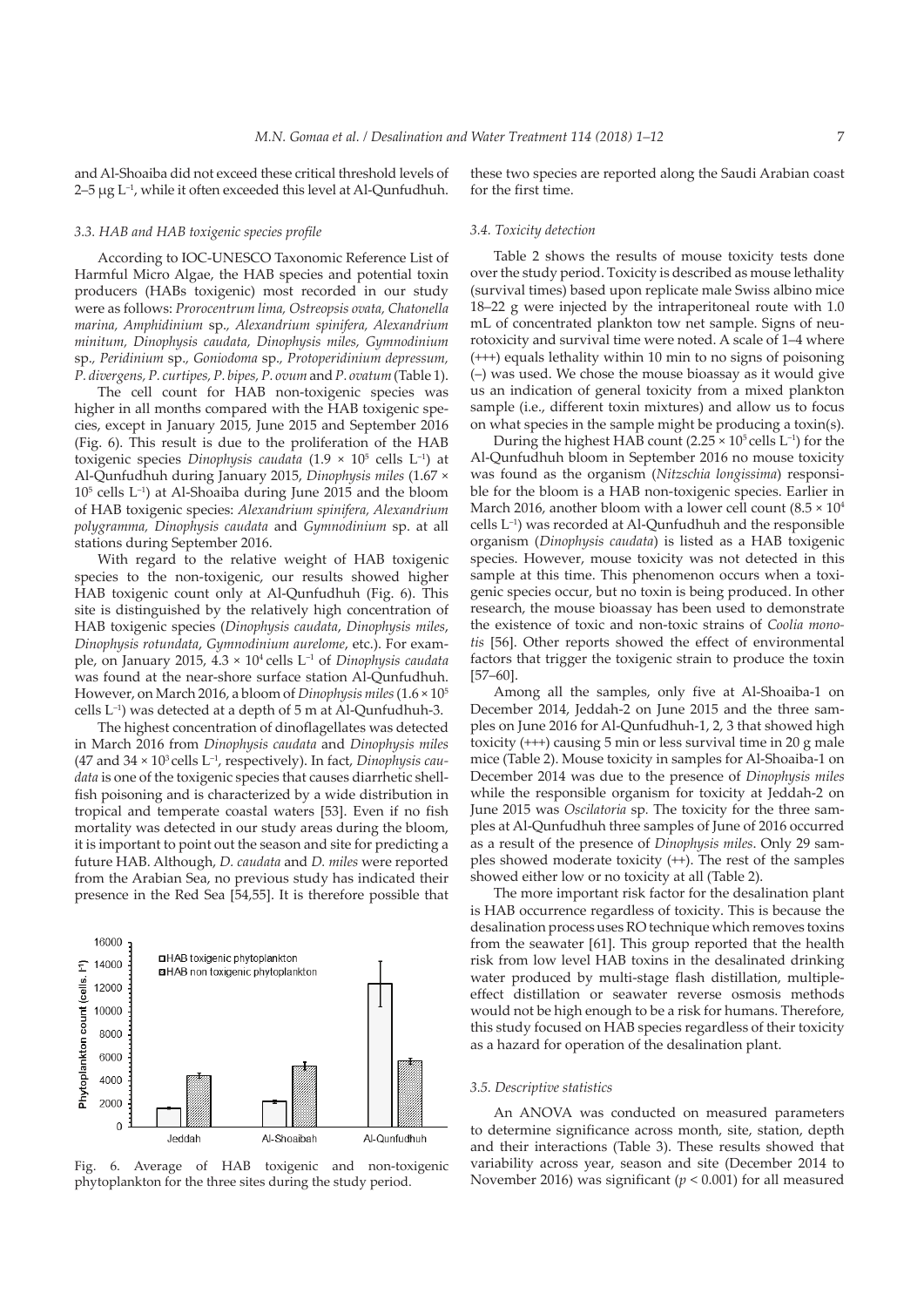Table 2

| Sampling time   |                          | Site and stations        |                          |                          |                                  |                          |                                  |                                  |                          |  |
|-----------------|--------------------------|--------------------------|--------------------------|--------------------------|----------------------------------|--------------------------|----------------------------------|----------------------------------|--------------------------|--|
|                 | Jeddah                   |                          |                          | Al-Shoaiba               |                                  |                          |                                  | Al-Qunfudhuh                     |                          |  |
|                 | $J-1$                    | $J-2$                    | $J-3$                    | $Sh-1$                   | $Sh-2$                           | $Sh-3$                   | $Q-1$                            | $Q-2$                            | $Q-3$                    |  |
| Dec 2014        | $\qquad \qquad -$        | $^{+}$                   | $\overline{\phantom{m}}$ | $^{+++}$                 | $\qquad \qquad -$                | $\, +$                   | $+$                              | $+$                              | $\qquad \qquad -$        |  |
| <b>Jan 2015</b> | $\overline{\phantom{0}}$ | $\qquad \qquad$          | $\overline{\phantom{0}}$ | -                        | $\qquad \qquad -$                | $\overline{\phantom{0}}$ | $\overline{\phantom{0}}$         | $\begin{array}{c} + \end{array}$ | $\qquad \qquad -$        |  |
| Feb             | $\qquad \qquad +$        | $+$                      | $\overline{\phantom{m}}$ | $\! + \!\!\!\!$          | $\qquad \qquad +$                | $\overline{\phantom{0}}$ | $\overbrace{\phantom{12322111}}$ | $\qquad \qquad +$                | $\overline{\phantom{0}}$ |  |
| Mar             |                          | -                        |                          | $^{+}$                   | $\qquad \qquad +$                | $\overline{\phantom{0}}$ | $^{+}$                           | $\overline{\phantom{0}}$         |                          |  |
| Apr             | —                        | -                        | $\qquad \qquad -$        | $^{+}$                   | $\qquad \qquad +$                | —                        |                                  |                                  |                          |  |
| May             | $\qquad \qquad -$        | $\qquad \qquad -$        | $\overline{\phantom{m}}$ | -                        | $\overline{\phantom{m}}$         | $\qquad \qquad -$        | $\qquad \qquad -$                | -                                |                          |  |
| Jun             | $\qquad \qquad +$        | $^{+++}$                 | $\qquad \qquad +$        | $^{+}$                   | $\qquad \qquad +$                | $+$                      | $^{+}$                           | $^{+}$                           | $^{+}$                   |  |
| Jul             |                          | -                        | $\overline{\phantom{m}}$ | $\qquad \qquad -$        | $\overline{\phantom{m}}$         | $\qquad \qquad -$        | $^{+}$                           | $\begin{array}{c} + \end{array}$ | $^{+}$                   |  |
| Aug             | $^{+}$                   | —                        | $\overline{\phantom{m}}$ | $^{+}$                   | $\! + \!\!\!\!$                  | $\qquad \qquad -$        | $^{+}$                           | $^{+}$                           | $^{+}$                   |  |
| Sep             | $^{++}$                  | $+$                      | $\qquad \qquad +$        | $\overline{\phantom{0}}$ | $\begin{array}{c} + \end{array}$ | $^{+}$                   | $^{+}$                           | $\overline{\phantom{0}}$         | $^{+}$                   |  |
| Oct             |                          | $\qquad \qquad -$        | $\overline{\phantom{m}}$ | —                        |                                  | $\overline{\phantom{m}}$ | $\overbrace{\phantom{12322111}}$ | -                                | $\qquad \qquad -$        |  |
| Nov             | $\overline{\phantom{0}}$ | $+$                      | $\ddot{}$                | $\overline{\phantom{0}}$ | $\overline{\phantom{0}}$         | $^{++}$                  | $^{+}$                           | $\qquad \qquad +$                | $^{+}$                   |  |
| Dec             | $^{+}$                   | $^{++}$                  | $^{\rm ++}$              | -                        | $\begin{array}{c} + \end{array}$ | $^{+}$                   | $+$                              | $^{+}$                           | $^{++}$                  |  |
| Jan 2016        | $^{+}$                   | $^{++}$                  | $\overline{\phantom{m}}$ | $\overline{\phantom{0}}$ | $\overline{\phantom{m}}$         | $\qquad \qquad -$        | $+ +$                            | $\overline{\phantom{0}}$         | $^{++}$                  |  |
| Feb             | $\overline{\phantom{0}}$ | $\qquad \qquad +$        | $^{\rm ++}$              | $^{++}$                  | $++$                             | $++$                     | $\qquad \qquad -$                | $\begin{array}{c} + \end{array}$ | $^{+}$                   |  |
| Mar             |                          | $\overline{\phantom{m}}$ | $\overline{\phantom{m}}$ | -                        | $\overline{\phantom{0}}$         | $\overline{\phantom{m}}$ | $\overbrace{\phantom{12322111}}$ | $\qquad \qquad -$                | $\overline{\phantom{m}}$ |  |
| Apr             | $^{+}$                   | $\qquad \qquad -$        | $^{+}$                   | $\overline{\phantom{0}}$ | $\overline{\phantom{0}}$         | $\overline{\phantom{0}}$ | $^{+}$                           | $\overline{\phantom{0}}$         | $+ +$                    |  |
| May             | $++$                     | $^{++}$                  | $\qquad \qquad -$        | $\overline{\phantom{0}}$ | $\overline{\phantom{0}}$         | $^{+}$                   | $\overline{\phantom{0}}$         | $\overline{\phantom{0}}$         | $\overline{\phantom{0}}$ |  |
| Jun             | $^{+}$                   | $+$                      | $^{\rm ++}$              | $^{++}$                  | $+$                              | $\qquad \qquad -$        | $^{+++}$                         | $^{+++}$                         | $^{+++}$                 |  |
| Jul             | $^{+}$                   | $\overline{\phantom{0}}$ | $\qquad \qquad -$        | $\overline{\phantom{0}}$ | $^{++}$                          | $\qquad \qquad +$        | $^{++}$                          | $\qquad \qquad +$                | $^{+}$                   |  |
| Aug             | $\overline{\phantom{0}}$ | $^{++}$                  | $^{\rm ++}$              | $^{+}$                   | $\overline{\phantom{m}}$         | $\qquad \qquad -$        | $\qquad \qquad -$                | $\overline{\phantom{0}}$         | $^{++}$                  |  |
| Sep             |                          | $^{++}$                  | $^{\rm ++}$              | $^{++}$                  | $++$                             | $++$                     | $^{\rm ++}$                      | $\overline{\phantom{0}}$         |                          |  |
| Oct             |                          | -                        |                          |                          |                                  | $\overline{\phantom{0}}$ |                                  |                                  |                          |  |
| Nov             |                          | $+$                      | $+$                      | $\overline{\phantom{0}}$ | $\overline{\phantom{0}}$         | $++$                     | $^{+}$                           | $^{+}$                           | $^{+}$                   |  |

Toxicity detection of the phytoplankton samples collected by the 50 µm pore size net using mouse bioassay test during the study period

*Note*: +++ represents high toxicity (death time less than 10 min); ++ represents moderate toxicity (death time more than 10 min to 1 h); + represents low toxicity (no death but neuro signs); – represents non-toxic (no signs at all).

Level of significance from ANOVA for measured variables across year, season, sites, stations and depths

|   | Variables                    |     | Se  | Si  | St  | D   | Se-Si | Se-St | Se-D | $SI-St$   | $Si-D$    | $St-D$    |
|---|------------------------------|-----|-----|-----|-----|-----|-------|-------|------|-----------|-----------|-----------|
|   | Total phyto-plankton         | *** | *** | *** | **  | *** | ***   | NS    | ***  | <b>NS</b> | NS        | <b>NS</b> |
|   | Toxigenic phyto-plankton     | *** | *** | *** | NS  | NS  | ***   | NS    | ×    | <b>NS</b> | <b>NS</b> | <b>NS</b> |
| 3 | Non-toxigenic phyto-plankton | NS  | *** | *** | *** | *** | ***   | NS    | ***  | <b>NS</b> | NS        | <b>NS</b> |
| 4 | Chlorophyll a                | *** | *** | *** | NS  | *** | ***   | NS    | NS   | <b>NS</b> | NS        | <b>NS</b> |
|   | Salinity                     | *** | *** | NS  | NS  | NS  | ***   | NS    | NS   | <b>NS</b> | NS        | NS.       |
| 6 | Temperature                  | *** | *** | *** | NS  | NS  | ***   | NS    | NS   | NS        | NS        | <b>NS</b> |

*Notes:* Y: years, Se: seasons, Si: sites, St: stations, D: depths. Levels of significance are indicated by \*\*\**p* < 0.001; \*\**p* < 0.01; \**p* < 0.05. NS = not significant.

parameters except for non-toxigenic phytoplankton across year and for salinity across site. All interactions were not significant except for season-site which was highly significant for all parameters and for season-depth for all phytoplankton parameters with the three sites. The highly significance  $(p < 0.001)$  for seasons-sites interactions for all traits is an indication that the data need to be examined within each site.

Pearson correlation coefficients (*r* values) between measured parameters for near shore surface at Jeddah, Al-Shoaiba and Al-Qunfudhuh are presented in Table 4. After we ran the statistics analysis for possible correlations at all sites, stations

Table 3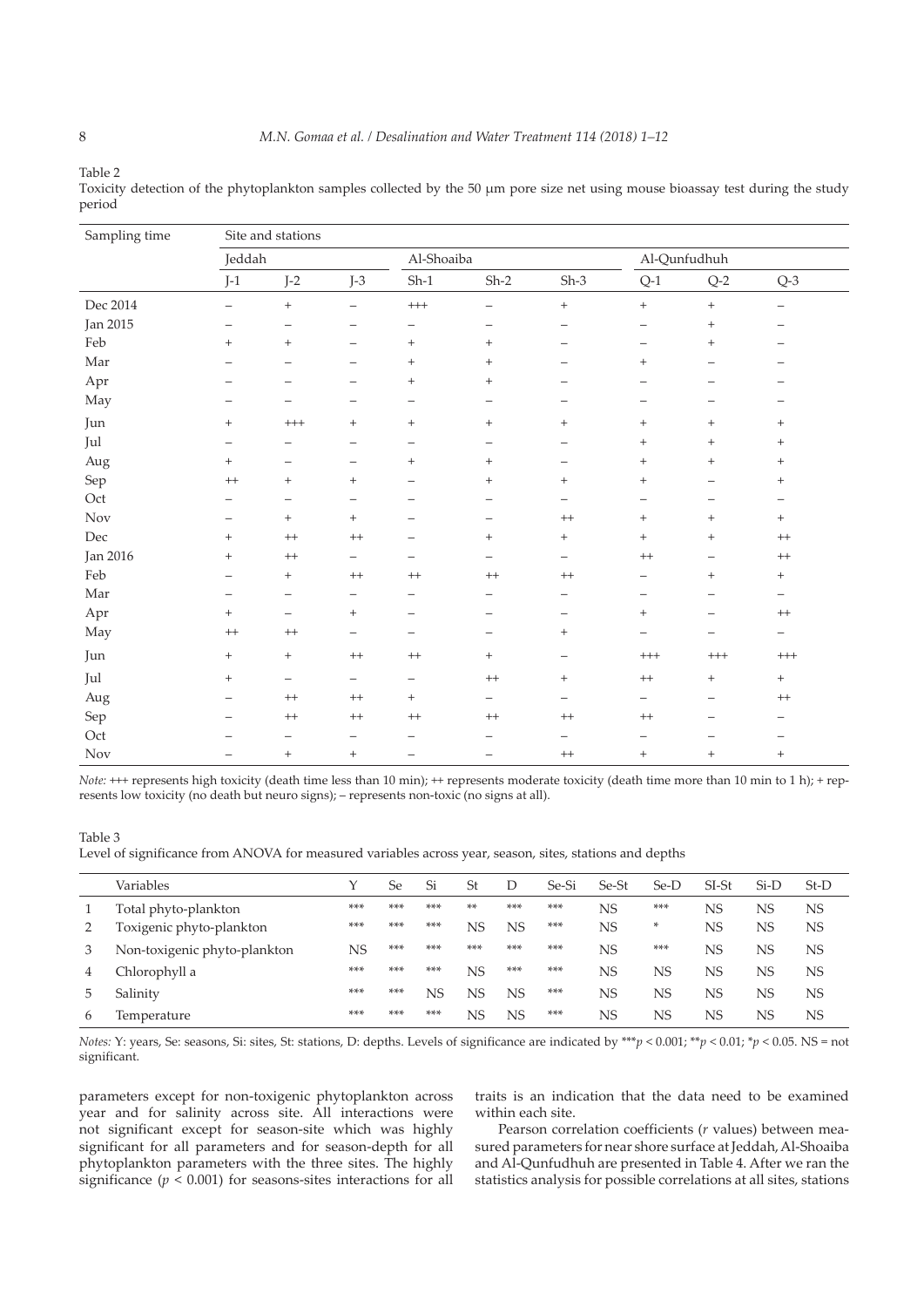|                                         | leddah    |                                                    |               | Al-Shoaiba |                                                    |               | Al-Qunfudhuh |                                                    |               |
|-----------------------------------------|-----------|----------------------------------------------------|---------------|------------|----------------------------------------------------|---------------|--------------|----------------------------------------------------|---------------|
|                                         | Total     | phytoplankton phytoplankton toxigenic<br>Toxigenic | Non-          | Total      | phytoplankton phytoplankton toxigenic<br>Toxigenic | Non-          | Total        | phytoplankton phytoplankton toxigenic<br>Toxigenic | Non-          |
|                                         |           |                                                    | phytoplankton |            |                                                    | phytoplankton |              |                                                    | phytoplankton |
| Total                                   |           |                                                    |               |            |                                                    |               |              |                                                    |               |
| phytoplankton                           |           |                                                    |               |            |                                                    |               |              |                                                    |               |
| Toxigenic                               | $0.827**$ |                                                    |               | $0.658**$  |                                                    |               | $0.992**$    |                                                    |               |
| phytoplankton                           |           |                                                    |               |            |                                                    |               |              |                                                    |               |
| Non-toxigenic                           | $0.888**$ | $0.477***$                                         |               | $0.966**$  | $0.443**$                                          |               | 0.009        | $-0.121$                                           |               |
| phytoplankton                           |           |                                                    |               |            |                                                    |               |              |                                                    |               |
| Temperature, °C                         | 0.070     | 0.211                                              | $-0.063$      | $0.397**$  | 0.179                                              | $0.412**$     | 0.094        | 0.113                                              | $-0.152$      |
| Salinity, psu                           | 0.167     | 0.114                                              | 0.167         | 0.196      | $-0.010$                                           | $0.238*$      | $0.247*$     | $0.233*$                                           | 0.096         |
| Chlorophyll-a, ug L <sup>-1</sup> 0.143 |           | 0.021                                              | 0.206         | $-0.015$   | $0.362**$                                          | $-0.142$      | $0.267*$     | 0.205                                              | $0.465***$    |

Table 4

l,

and depths we found that the most useful and clearly inter preted results were those for the near shore surface stations. That is because we are dealing with different ecosystems at each plant station, as well as for the unique ecosystem of the near shore stations due to brine release from the RO pro cess. Of most interest are correlations between phytoplank ton (total, toxigenic or non-toxigenic) and other measured parameters. Correlations between temperature, salinity, chlorophyll a and total phytoplankton were positive.

## *3.6. Phytoplankton diversity profile*

The highest diversity index  $(2.9 \text{ bits cell}^{-1})$  was recorded at Jeddah-1 in April 2016 (Fig. 7). This may be due to the proliferation of 57 different species with equal concentra tions. The same observation may explain the highest diver sity found at Al-Shoaiba-1 station during March 2015 (3 bits cell–1) (Fig . 7). In fact, during this last period, we detected the highest number of species (60 species). Our study reveals that Jeddah has a diverse and uniform spatial and seasonal dis tribution of phytoplankton species compared with the other two sites (Fig. 7).



Fig. 7. Spatio-temporal repartition of the diversity index in different sites and stations.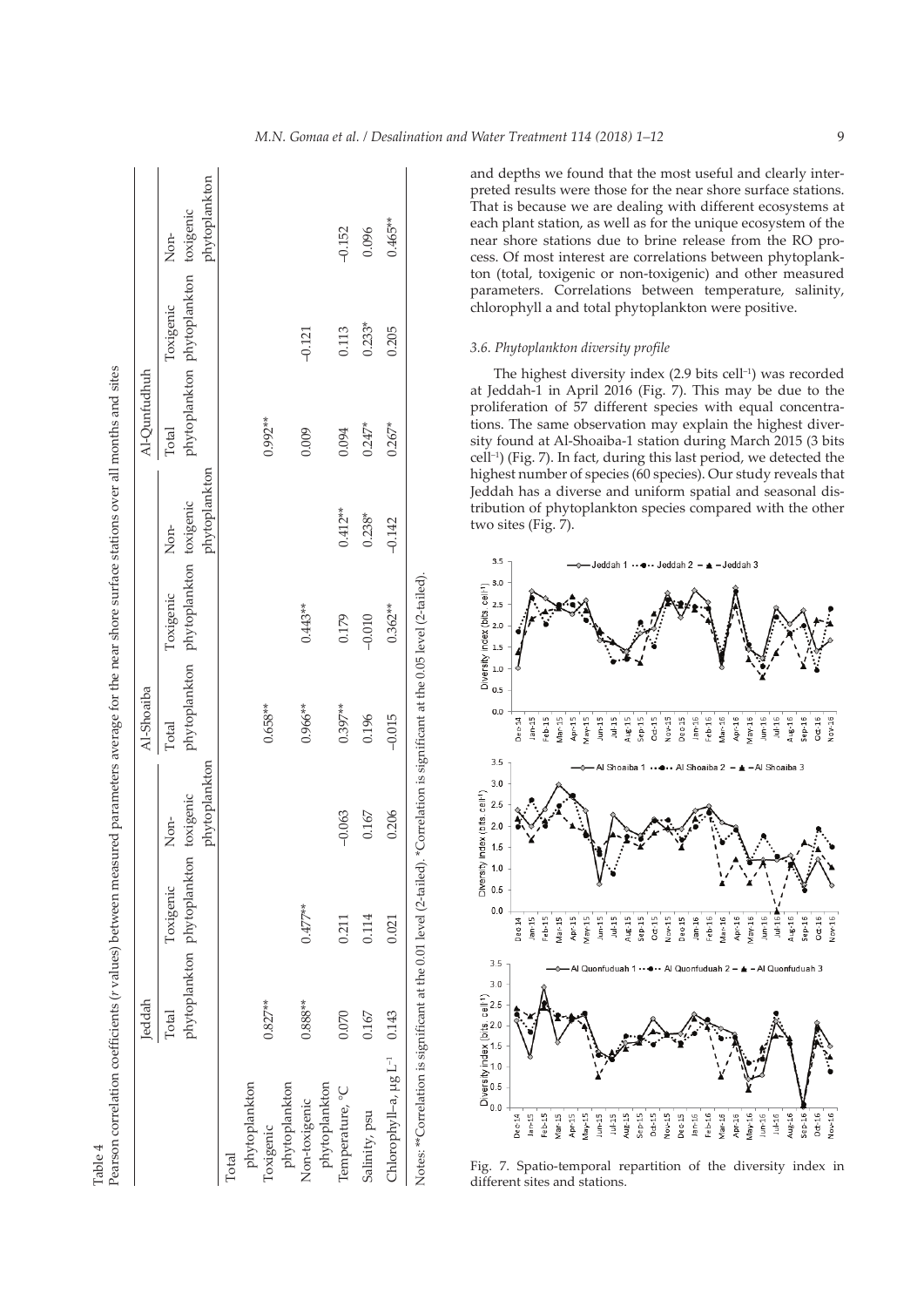The lowest diversity index  $(0.02 \text{ bits cell}^{-1})$  was during the highest bloom of *Nitzschia* sp. (4.4 × 10<sup>5</sup> cells L<sup>-1</sup>) in September 2016 at Al-Quonfuduah-1 (Figs. 2, 3 and 7). The lowest diversity detected at Al-Shoaiba in June 2015 (0.6 bits cell<sup>-1</sup>) was preceded by a proliferation of *Dinophysis miles* (7.2 × 104 cells L–1) (Fig. 7).

In general the average highest diversity was during the winter season  $(2.3 \text{ bits cell}^{-1})$  while the average lowest diversity (0.9 bits cell–1) was detected during summer and autumn. Diversity increased at the northern site (Jeddah) and decreased heading south to Al-Shoaiba and Al-Quonfuduah (Fig. 7). For the vertical distribution, the highest phytoplankton diversity was detected at 5 m for each station.

The lowest diversity coincided with the highest proliferation of microalgae cells at the near shore stations compared with the far shore stations regardless of their sites. This low diversity phenomena in the area adjacent to the desalination plant may be due to conditions of high salinity, temperature and pH as a result of desalination process. These conditions lower competition and may explain why we observed lower diversity and higher HAB species presence. Supporting this is our finding that higher temperature and salinity were recorded during summer and autumn seasons compared with winter and spring seasons (Figs. 8 and 9). This indicates



Fig. 8. Temperature profile in °C during the study period in Jeddah, Al-Shoaiba and Al-Qunfudhuh stations.



Fig. 9. Salinity profile in PSU during the study period in Jeddah, Al-Shoaiba and Al-Qunfudhuh stations.

that the phytoplankton community in this particular ecosystem was exposed to more severe conditions before (summer) and during water bloom occurrence (in autumn). Desalination effluent is normally characterized as having higher salinity and temperature as well as higher amounts of dissolved minerals and particulates [62]. These desalination effluents can reach 75 ppt salinity. Within 20 m of the outlet, salinity can range between 2 to more than 5 ppt above background salinity and temperature can be as high as 10°C–15°C warmer than intake seawaters [63]. This higher salinity in front of the desalination plant was also observed in the Arabian Gulf (Kuwait) where salinity of the water adjacent to the desalination plant ranged between 4 and 12 ppt above ambient salinity [64].

These higher salinity and temperatures can alter the phytoplankton community as well as other aquatic communities near seawater desalination plants on the northern Red Sea. The increased salinity and temperature of these coastal waters change the physiological conditions for organisms and lead to changes in the aquatic communities for the Red Sea [65]. A good example of this is the very low diversity (0.02 bits cell–1) at Al-Quonfuduah in station-1 adjacent to the desalination plant in September 2016 during a bloom of *Nitzschia* sp. (Figs. 2, 3 and 7).

Although similar low diversity profiles were observed at station-2 and station-3 (0.09 and 0.05 bits cell<sup>-1</sup>, respectively) for Al-Quonfuduah in September 2016 (Fig. 7), the bloom occurred only at station-1, which means that low diversity is not the only factor that triggers the bloom in this area adjacent to the desalination plant. According to others, the effluent discharge presents a source of nitrogen and phosphorus which contributes to phytoplankton proliferation [41,66]. Moreover, the occurrence of anthropogenic inputs in the coastal zone will increase the loading of nutrients.

## **4. Conclusion**

The phytoplankton community found during our study was dominated by dinoflagellates. The highest microalgae numbers, especially toxigenic species, were found at the southern site (Al-Quonfuduah) during autumn. The near shore stations showed the most favorable conditions for phytoplankton proliferation, especially HABs compared with the far shore stations regardless of site. The two HAB species were: *Dinophysis caudata* and *D. miles*. This is the first time these two species have been found at high concentrations along the southern part of the Saudi Arabian coasts. Our study results allow us to predict that HABs would most likely to occur in the autumn, especially during September.

During this study, the northern site (Jeddah) showed the highest phytoplankton diversity and lower concentrations compared with the southern site at Al-Quonfuduah. This supports our hypothesis that lower diversity is correlated with higher phytoplankton concentrations. The fact that there are stations of low diversity in the same place and time (e.g., Al-Quonfuduah in September 2016) without a bloom occurrence supports our hypothesis that the low diversity phenomenon is triggering the bloom. This is because if the bloom is the reason for low diversity, we would not see low diversity without the bloom. The three low diversities and one bloom at Al-Quonfuduah in 2016 also confirm that bloom occurrence needs other factors (nutrient availability,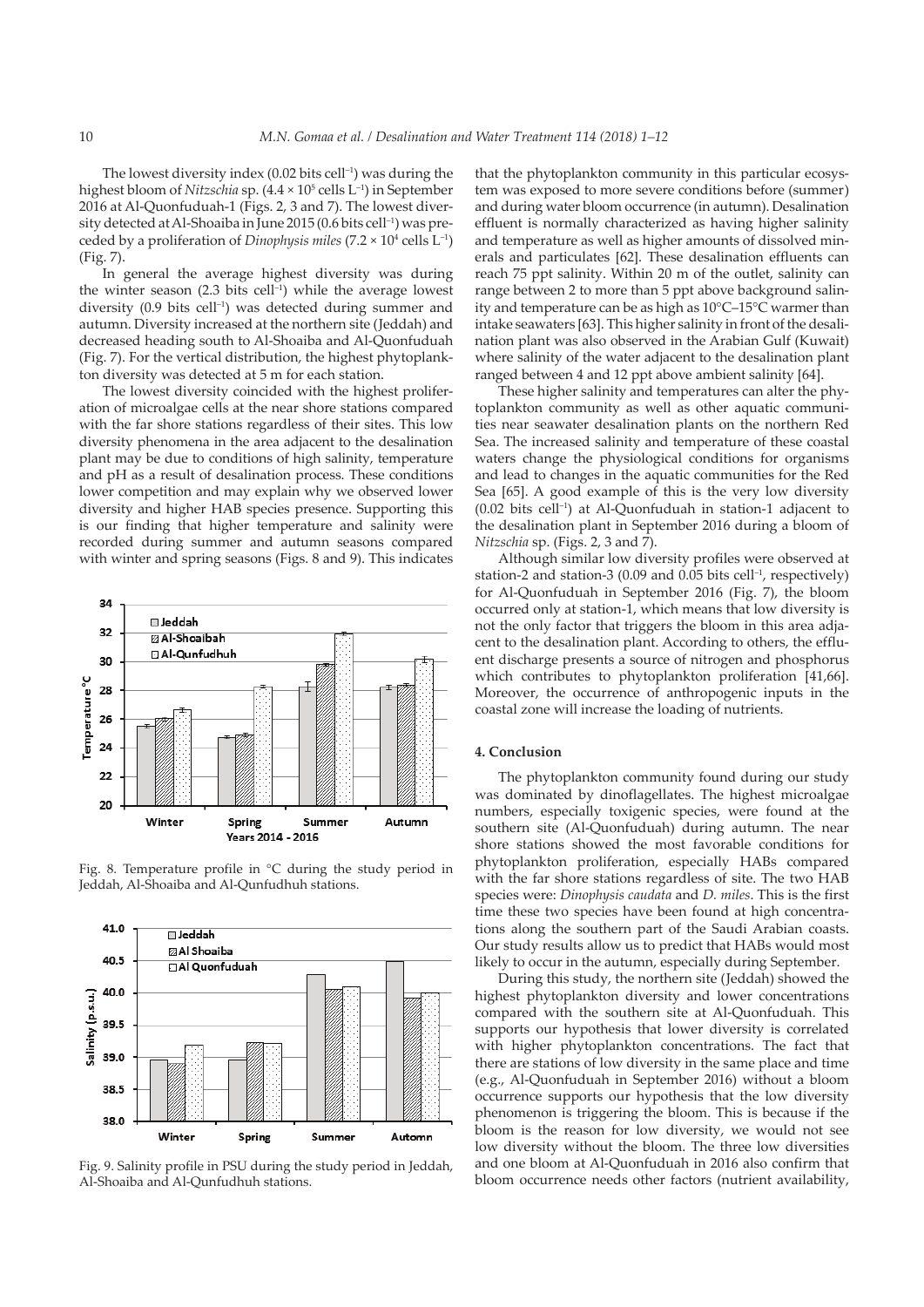presence of a bloom forming species, etc.) to help the initiation of a bloom.

We were also able to detect such relationships for different stations (near shore vs. far shore) where the lowest diversity and highest phytoplankton concentrations were detected at the near coastal stations compared with the open sea stations. This again confirms our hypothesis that lower diversity in the ecosystem adjacent to a desalination plant trigger HAB occurrence (i.e., higher cell numbers and higher biomass) due to the high salinity and high temperature effluent. Higher temperature and salinity from the plant effluent decreases diversity and increases biomass promoting a water bloom possibility.

#### **Acknowledgments**

This work was supported by King Abdulaziz City for Science and Technology (KACST). The authors wish to thank Prof. Wayne Carmichael and David Mulla for their sincere help and professional consultation.

#### **References**

- [1] W.W. Carmichael, G.L. Boyer, Health impacts from cyanobacteria harmful algae blooms: implications for the North American Great Lakes, Harmful Algae, 54 (2016) 194–212.
- L.O. Villacorte, S.A. Tabatabai, N. Dhakal, G.L. Amy, J.C. Schippers, M.D. Kennedy, Algal blooms: an emerging threat to seawater reverse osmosis desalination, Desalination, 55 (2015) 2601–26011.
- [3] E.L. Seubert, S. Trussell, J. Eagleton, A. Schnetzer, I. Cetinic, P. Lauri, B.H. Jones, D.A. Caron, Algal toxins and reverse osmosis desalination operations: laboratory bench testing and field monitoring of domoic acid, saxitoxin, brevetoxin and okadaic acid, Water Res., 46 (2012) 6563–73.
- [4] IOC-UNESCO Taxonomic Reference List of Harmful Micro Algae. Available at: http://www.marinespecies.org/hab/aphia. php?p=taxlist
- [5] L.M. Botana, M. Rodriguez-Vieytes, A. Alfonso, M.C. Louzao, Phycotoxins: Paralytic Shellfish Poisoning and Diarrhetic Shellfish Poisoning, L. M. L. Nollet, Ed., Handbook of Food Analysis–Residues and Other Food Component Analysis, Vol. 2, 1996, pp. 1147–1169.
- [6] C.A. Heil, P.M. Gliber, M.A. Al-Sarawi, M. Faraj, M. Behbehani, M. Husain, First record of a fish-killing *Gymnodinium* sp. bloom in Kuwait Bay, Arabian Sea: chronology and potential causes, Mar. Ecol. Prog. Ser., 214 (2001) 15–23.
- [7] M.L. Richlen, S.L. Morton, E.A. Jamali, A. Rajan, D.M. Anderson, The catastrophic 2008–2009 red tide in the Arabian gulf region, with observations on the identification and phylogeny of the fish-killing dinoflagellate *Cochlodinium polykrikoides*, Harmful Algae, 9 (2010) 163–172.
- [8] A. Al-Ansim, A.R. Abdel-Moatim, I.S. Al-Ansari, Causes of fish mortality along the Qatari waters (Arabian Gulf), Int. J. Environ. Stud., 59 (2002) 59–71.
- L.O. Villacorte, S.A. Tabatabai, D.M. Anderson, G.L. Amy, J.C. Schippers, M.D. Kennedy, Seawater reverse osmosis desalination and (harmful) algal blooms, Desalination, 360 (2015) 61–80.
- [10] D.A. Caron, M.E. Garneau, E. Seuberta, M.D.A. Howarda, L. Darjanya, A. Schnetzera, I. Cetinic, G. Filteau, P. Laurid, B. Jonesa, S. Trusselle, Harmful algae and their potential impacts on desalination operations off southern California, Water Res., 44 (2010) 385–416.
- [11] IOC/IPHAB-X/3s, Intergovernmental Oceanographic Commission (of UNESCO). Tenth Session of the IOC Intergovernmental Panel on Harmful Algal Blooms, Paris, France, 12–14 April 2011.
- [12] A. Berktay, Environmental approach and influence of red tide to desalination process in the Middle East region, J. Environ. Chem. Eng., 2 (2011) 183–188.
- [13] WDR, Red Tides Close Desalination Plants, T. Pankrantz, Ed., Water Desalination Report, Vol. 44, 2008, Houston, TX.
- [14] N. Nazzal, 'Red Tide' Shuts Desalination Plan. Gulf News, Dubai, UAE, 2009. Available at: http://archive.gulfnews.com/ indepth/redtide/more stories/10297763.html
- [15] M.R. Al Shehhi, I. Gherboudj, H. Ghedira, An overview of historical harmful algae blooms outbreaks in the Arabian Seas, Mar. Pollut. Bull., 86 (2014) 314–324.
- [16] A.A. Aleem, A.K. Khafaji, B.A. Bassam, An algal community from hot springs at Al-Qassem, Saudi Arabia, Bull. Faculty Sci. King Abdulaziz Univ. Saudi Arabia, 6 (1982) 73–75.
- [17] H.S. Khomayis, The annual cycle of nutrient salts and chlorophyll-a in the coastal waters of Jeddah, Red Sea, Mar. Sci., 13 (2002) 131–145.
- [18] E.A. Shaikh, J.C. Roff, N.M. Dowidar, Phytoplankton ecology and production in the Red Sea off Jiddah, Saudi Arabia, Mar. Biol., 92 (1986) 405–416.
- [19] Z.A. Mohamed, I. Mesaad, First report on *Noctiluca scintillans* blooms in the Red Sea off the coasts of Saudi Arabia: consequences of eutrophication, Oceanologia, 49 (2007) 337–351.
- [20] H.E. Touliabah, W.S. Abu EL-Kheir, M.G. Kuchari, N.H. Abdulwassi, Phytoplankton composition at Jeddah Coast-Red Sea Saudi Arabia in relation to some ecological factors, J. King Saud Univ. Sci., 22 (2010) 115–131.
- [21] M.M. Gab-Allah, H.E. Touliabah, Pollution study in EL-Gameel Coast, Port Said, Egypt and its impact on phytoplankton community, Egypt J. Exp. Biol., 10 (2014) 87–96.
- [22] P. Abdul Aziz, I.A. Al Tisan, M.A. Al Daili, T.N. Green, A.G.I. Dalvi, Chlorophyll and plankton of the Gulf Coastal waters of Saudi Arabia boarding a desalination plant, Desalination, 154 (2000) 291–302.
- [23] APHA, Standard Methods for the Examination of Water and Waste Water, 21st ed., American Public Health Association, American Water Works Association, Water Pollution Control, Washington, D.C., USA, 2005.
- [24] J.R. Dolan, C. Marassé, Planktonic ciliate distribution relative to a deep chlorophyll maximum: Catalan Sea, NW Mediterranean, June 1993, Deep Sea Res., 42 (1995) 1965–1987.
- [25] H. Utermöhl, Zur Vervollkommnung der quantitativen Phytoplankton-Methodik, Mitteilungen der Internationale Vereinigung für Theoretische und Angewandte Limnol, 9 (1958) 1–38.
- [26] G. Tregouboff, M. Rose, Manuel de Planctonologie Méditerranéenne, CNRS Paris, Vol. II, 1957, p. 592.
- [27] G. Huber-Pestalozzi, Das phytoplankton des Susswassars, Halfte, Cryptophyceae, Chloromonadophyceae, Dinophyceae. E. Schweizerbart Verlag, Stuttgart, 1968, p. 322.
- [28] J.D. Dodge, Atlas of Dinoflagellates. A Scanning Electron Microscope Survey. Ferrand Press, London, 1985, p. 119.
- [29] E. Balech, Los dinoflagelados del Atlantico sudoccidental, Instituto Español de Oceanografia (Publicaciones especiales), Madrid, 1988, p. 309.
- [30] C.R. Tomas, G.R. Hasle, A.K. Steidinger, E.E. Syvertsen, C. Tangen, Identifying Marine Diatoms and Dinoflagellates, Academic Press, London, 1996.
- [31] G.R. Hasle, E.E. Syvertsen, Marine Diatoms, C.R. Tomas, Ed., Identifying Marine Phytoplankton, Academic Press, 1997, p. 858.
- [32] C.R. Tomas, Identifying Marine Phytoplankton, Academic Press, 1997, p. 858.
- [33] F. Gomez, G. Gorsky, Annual microphytoplankton cycles in the Villefranche Bay, Ligurian Sea, NW Mediterranean, J. Plankton Res., 25 (2003) 323–339.
- [34] M.N. Gomaa, Toxins and Toxicity of a Blue-Green Alga Aphanizomenone flos-aquae, PhD Thesis, Marine Estuarial Environmental Science Department, University of Maryland, USA, 1990, p. 136.
- [35] AOAC. Paralytic Shellfish Poison. Biological Method. Final Action, K. Hellrich, Ed., Official Method of Analysis. 18th Edition, Association of Official Analytical Chemists (AOAC), Arlington, Virginia, USA, 2005.